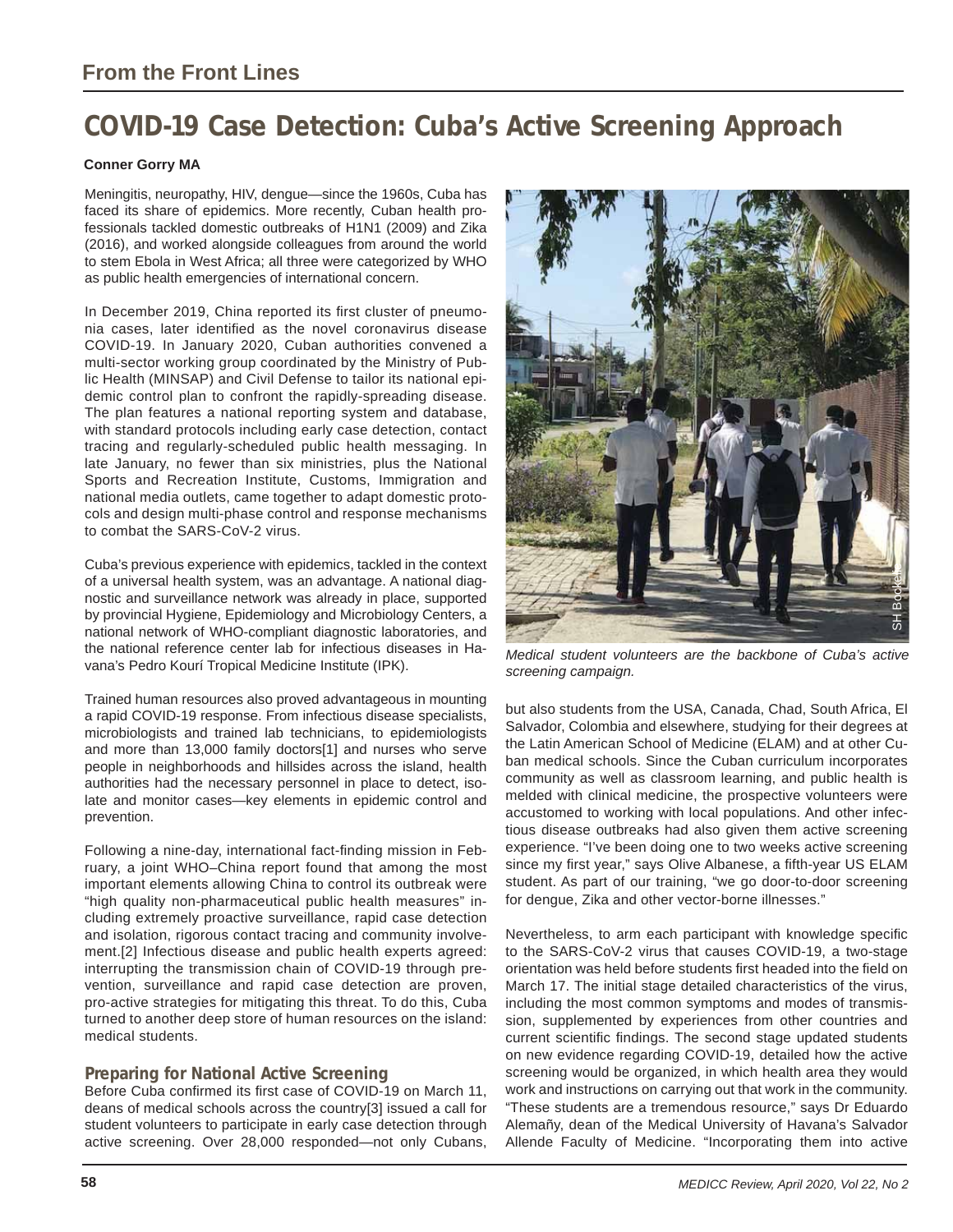

*Fifth-year US ELAM student Alexander Ruiz began active screening in mid-March.*

screening makes a concrete contribution to their professional development, but also means we haven't had to train community workers. The students have previous screening knowledge, training and field experience. This has helped us gain ground and save time in early case detection."

The pragmatism of a medical school curriculum that combines classroom work with community-based practice becomes applicable and actionable during infectious disease outbreaks. Sol Henrik Bockelie, a fifth-year ELAM student from Bremerton, Washington, USA, was completing the public health segment of the curriculum before COVID-19 reached Cuban shores. Classwork included infectious disease control and the importance of "preventive measures and the need for a strong, centrally-organized public health response using a multi-sector approach." From the classroom, Bockelie joined his colleagues in the field: "each student was responsible for conducting a transversal study on the health situation in 30 homes." Known as Continuous Assessment and Risk Evaluation (CARE; *dispensarización* in Spanish, Eds.), this is usually conducted annually (by family doctors) and evaluates all aspects of health—disease prevalence and incidence, prevention, treatment, diet, addiction—in each household across Cuba. "We discuss family planning and inter-family relations, assess building infrastructure and test local water supplies." In the new situation, he says, this hands-on experience is paying off: "we just submitted our CARE results and the project definitely helped us when it came time to begin community screening for COVID-19."

Given the transmission dynamics of the virus, volunteers received special instruction provided by epidemiologists, medi-



*Fifth-year US ELAM student Sol Henrik Bockelie screening doorto-door in the Altahabana neighborhood of the Cuban capital.* 

cal professors and municipal health directors on how to protect themselves and the health of others while in the community. This included the proper use of masks, gloves, antibacterial gel and bleach solutions; discussions on how to properly conduct doorto-door screening in ways that reflect the bioethics of respect for interviewees; what questions to ask; what to report and how; and the all-important element of physical distancing. This last has required adaptations to the usual approach. Cuba's is an extremely sociable culture, where community-based public health campaigns are a fact of life and health workers—whether doctors, nurses, students, inspectors or epidemiologists—are often neighbors, received affectionately and even invited into people's homes. But the importance of social distancing during COVID-19 changed that: student screeners maintain at least one and a half to two yards between them and residents at all times; they don't enter homes, touch doors or pass through entry gates.

The original active screening strategy called for student volunteers from the third, fourth and fifth years (Cuba's is a six-year curriculum). But in the first week of April, when Cuba entered the disease's second epidemiological phase of limited local transmission, the call was expanded. Now all medical students willing to volunteer, regardless of their year of study, participate in active screening. As of this writing, over 9 million of the island's total 11.4 million population, have been visited in their homes and places of work. Says Gabriela Reguera, a fourth-year Cuban student from the Victoria de Girón Institute (Medical University of Havana), volunteering in Havana's Vedado neighborhood: "many people in my health area are elderly and more vulnerable; we owe it to them to help keep them healthy. It's my commitment and calling and the least I can do for my community."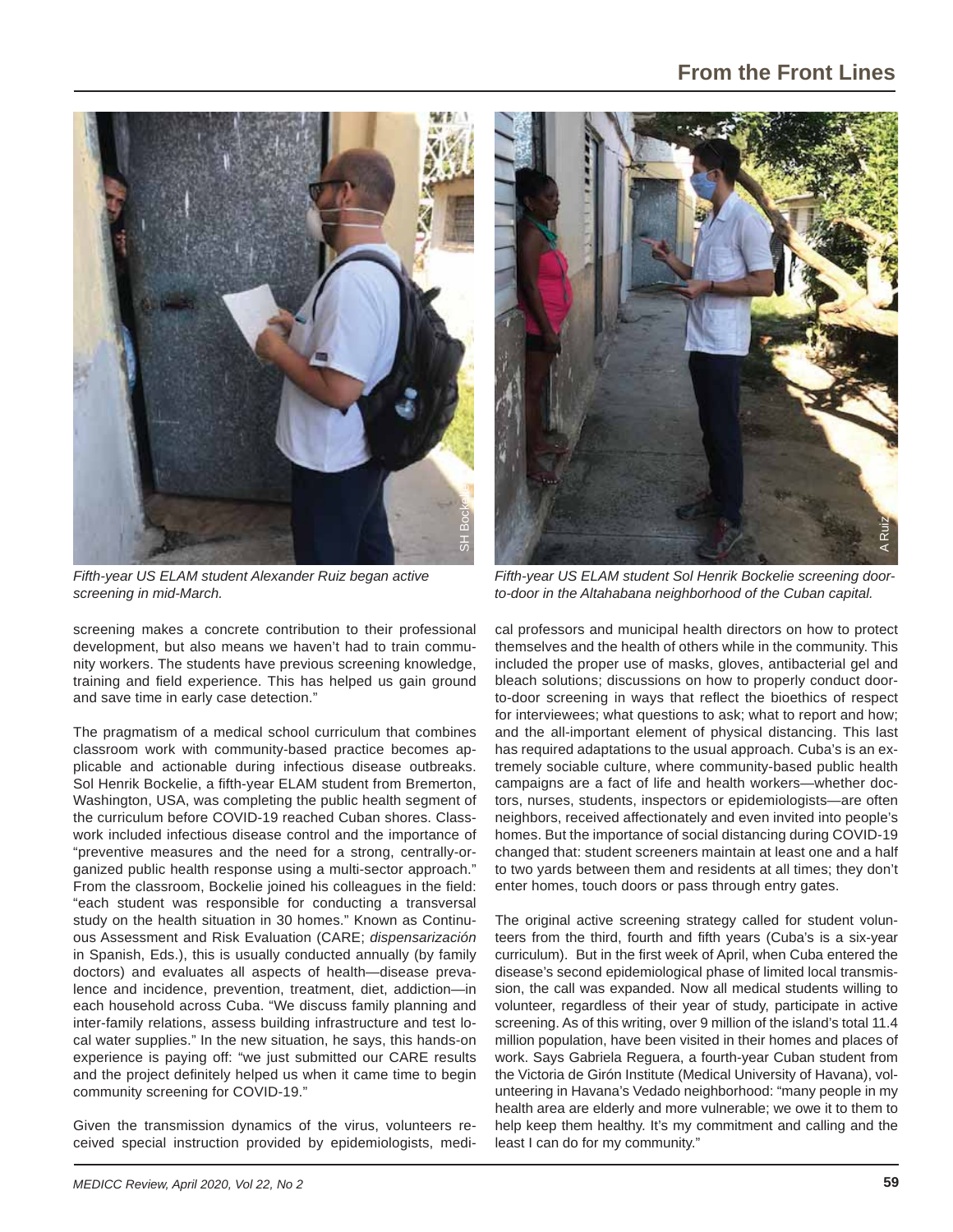# **From the Front Lines**

# **Organization, Work Flow & Information Retrieved**

Cuba's integrated primary health care system, with family doctor-and-nurse teams in every neighborhood, each one reporting to a community polyclinic, allowed for a quick rollout of the active screening strategy. First, a work flow between the family doctors offices, polyclinics and medical school deans was designed, whereby the latter were responsible for recruiting and placing volunteers in their medical school's municipality.[4] Polyclinics, most already accredited as teaching sites, then designated a coordinating professor to organize the teams, who were assigned to family doctors' offices.

Working in pairs, students are responsible for daily visits to their assigned homes and workplaces; up to ten pairs may be supervised by a single family doctor and nurse, depending on the size of the office's catchment area. Every morning, screeners report to their family doctor's office and head out on foot to visit each home, business or entity—for instance, day care centers still open for essential workers with small children—within their universe.

"Together my screening partner and I will visit between 80 and 100 homes a day," says Alexander Ruiz, a fifth-year, Cubanborn ELAM student from Jacksonville, Florida, USA, who joined the active screening in mid-March. "We visit residences, as well as private and government-run businesses, making sure to revisit those places which were closed during previous screening attempts. My work has taken me to different areas: affluent, suburban neighborhoods, apartment complexes, and shelters and transitional housing for people whose homes were destroyed in hurricanes." Given both rising temperatures as Cuba

approaches summer, and also the need to continue students' studies, screening is carried out in mornings only, from 8:00 AM to noon.

Information screened for includes the number and ages of those living in the home or working in the business; if anyone has traveled outside Cuba or had contact with someone who has recently traveled abroad; if so, when and to which countries; and if anyone has a fever, respiratory difficulties or other symptoms. All results are reported back to the family doctor at the end of each screening shift. The information is then transferred to the coordinating professor at the polyclinic, consolidated and passed on to polyclinic administrators for database entry and statistical reporting.

The family doctor provides follow up with those individuals who describe symptoms, as well as with those who have had contact with a foreigner or someone who has traveled abroad. Vulnerable groups—including people with disabilities, those over 60, individuals who live alone and pregnant women—also receive follow-up by the family doctor. Anyone who has had contact with a confirmed case is remitted to one of 36 isolation centers dotting the country for an obligatory 14-day quarantine, screened for 26 other viral respiratory diseases, and tested for COVID-19.

#### **Screening at the Secondary Care Level**

As the epidemiological situation evolves, so do the health measures to limit the spread of COVID-19. New actions, along with the number of confirmed cases, patients' health status, geographic location, number of tests conducted, as



*A Cuban medical student performs active screening in health area served by family doctor-nurse offi ce #9, Playa municipality, Havana.*



*Cuban student Gabriela Reguera checks her grandmother (with whom she lives) for respiratory symptoms.*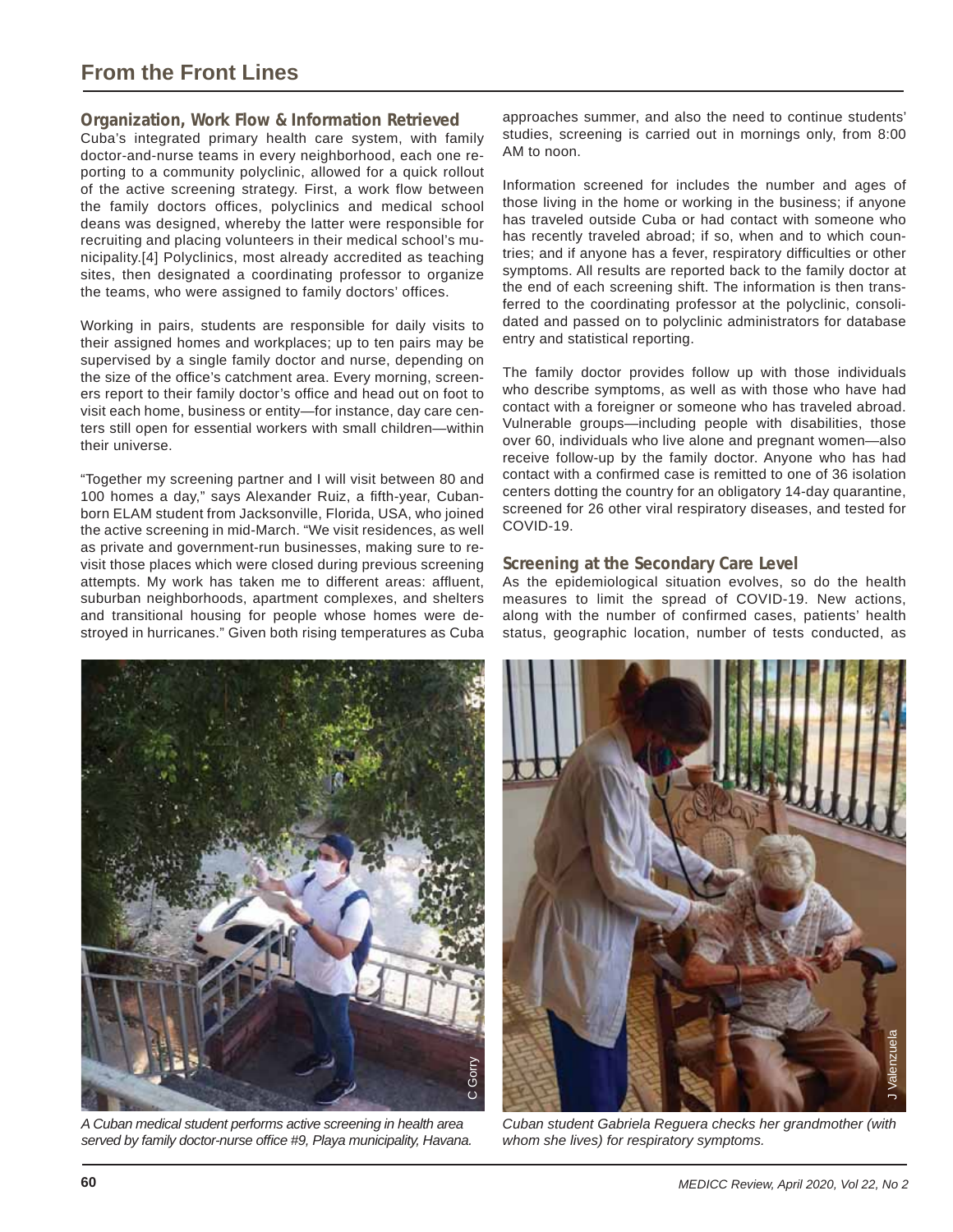

*US ELAM students Sol Henrik Bockelie and Alexander Ruiz meet each morning at family doctor-nurse office #250, Boyeros municipality to begin their screening day.* 

well as recovered and death totals, are made public in daily press conferences held by President Miguel Díaz-Canel, Health Minister Dr José Ángel Portal and National Director of Epidemiology Dr Francisco Durán. As the virus continued to spread into April, for example, separate intake wards were established in general and specialized hospitals for patients presenting with respiratory problems.

Dr Yatson Jesús Sánchez, chief of Emergency Services at the Pepe Portillo Pediatric Hospital in Pinar del Río Province, put out the call for screening volunteers declaring, "I need 16 crazy Quixotes, possessing the soul and calling of a doctor, to accompany me in the fight for our dearest treasure, our children."[5] A few hours later, he had his Quixotes—14 Cuban and two foreign pediatric residents—who signed up to help staff the pediatric respiratory screening center in Cuba's westernmost province. The provisional COVID-19 center includes an emergency room, separate wards for confirmed cases, possible cases and patients under observation, as well as an intensive care unit.

Working 24-hour shifts, followed by three days' rest, residents receive children with respiratory problems in the emergency room and immediately perform comprehensive clinical exams and screen for a variety of respiratory infections. Those suspected as possible carriers of the SARS-CoV-2 virus are separated into the appropriate wards for observation, treatment and follow-up, while the rest are remitted to a specialized consult for acute respiratory infections. Babies 18 months or younger who have had contact with someone who has traveled internationally are immediately remitted for observation after a comprehensive epidemiological survey and detailed conversation with the parents involving contact-tracing; residents are accompanied by a specialist throughout their shift, never seeing patients alone.

The screening center enforces international protocols for safeguarding the health of both patients and staff. This means that before each consult, residents don sterilized surgical caps, masks, goggles and gloves; changing these after each patient; and taking care to properly remove and dispose of these in separate, sterile receptacles for each item. Standard surgical hand-washing techniques are used and exams are performed at a distance of three feet, with the patient's back to the resident or specialist. After each screening, all equipment and the exam room are disinfected. Says resident Dr David Gómez: "It's vitally important that every surface is disinfected and to maintain proper distance so we're separated from patients who might accidentally sneeze or cough near us—which can happen when you're examining for respiratory infections. I've become an obsessive-compulsive hand washer!"[5]

# **Context-Specific Challenges**

While Cuba's national epidemic prevention and control plan, together with applied infectious disease experience and robust human resources are proving advantageous during this global crisis, certain difficulties in the country's health system predate—and are compounded by—the onset of COVID-19. One is resource scarcity, exacerbated by the decades-long US embargo, which continues to block medical and other aid



*US ELAM student Ivan Smiley conducting active screening in Boyeros Municipality, Havana.*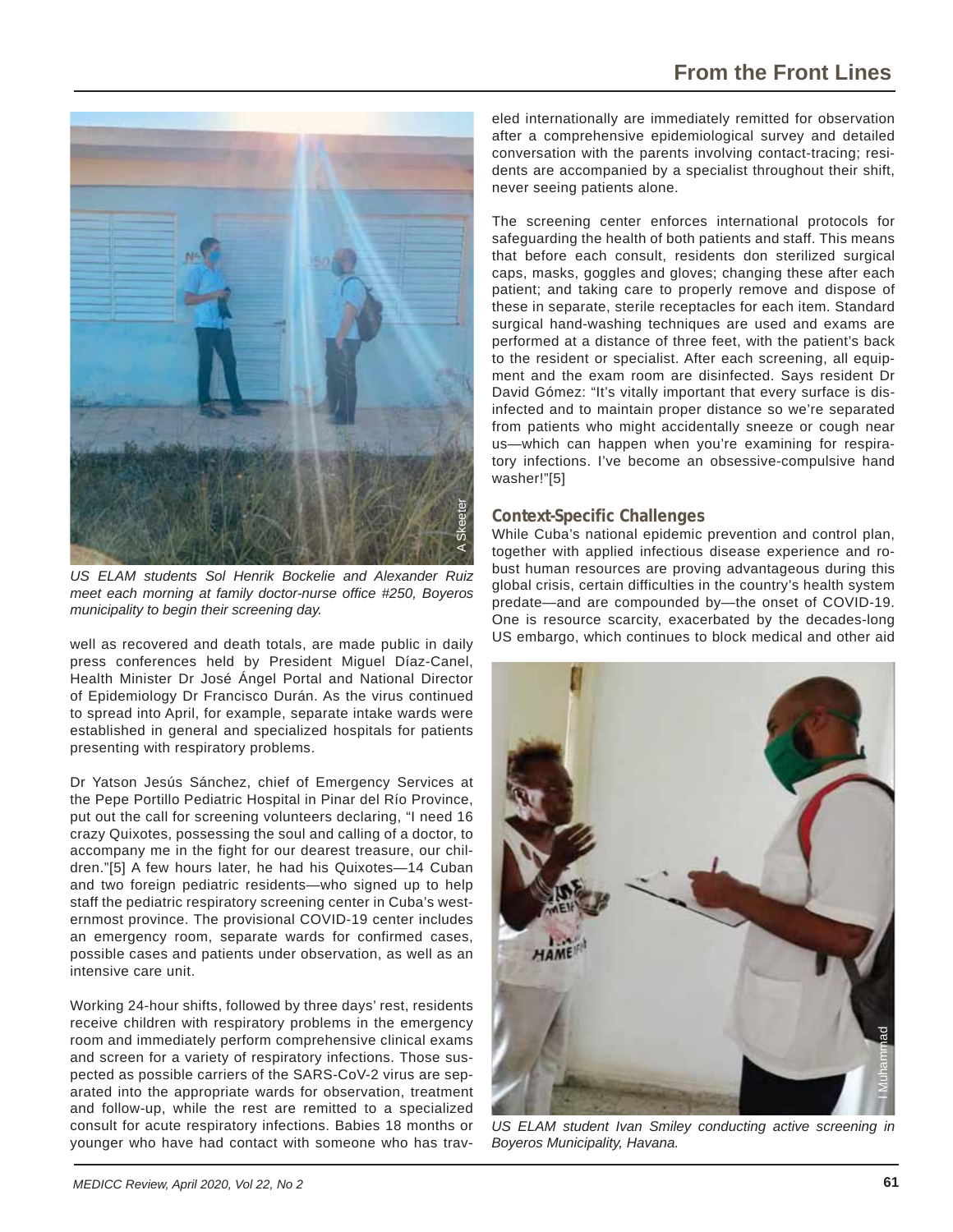# **From the Front Lines**

to Cuba from third countries.[6] Thus, domestic production of face masks, bleach and personal protective equipment has been accelerated, with some factories completely retooling their production lines. Nevertheless, other imported supplies integral to population health including food, raw materials for biotech products, replacement parts for medical equipment, gasoline for ambulances and other items necessary for stemming the pandemic, are directly affected by the US policy and by Cuba's limited economy.

Another challenge is low risk perception. As with HIV and other communicable diseases, confidence in the universal health system to protect and treat the population against COVID-19 is a double-edged sword, looming large during active screening. "Cuba had very few cases when we began our work in the community and our active screening wasn't taken as seriously by some local residents," says fourth-year ELAM student Ivan Smiley from Houston, Texas, USA, who began active screening on March 19. Nevertheless, in the later weeks, says Smiley, he has noticed that "the community has been more than cooperative, is grateful for what we're doing and that has only intensified." He attributes the change to the daily press conferences by the President, Health Minister and National Director of Epidemiology, news specials devoted to all aspects of prevention, control and treatment of COVID-19, as well as the efforts of private businesses, local law enforcement and other sectors.

"There is also a psychological element to the screenings," says Sol Henrik Bockelie. "When people see us with face masks and checking on each household, they're reminded of the seriousness of the situation." This provides an educational opportunity, he says: "We remind them to maintain physical distancing of 6 feet, to leave home only if essential, wash their hands with soap for more than 20 seconds, wear a face mask in public, and to clean or remove footwear before re-entering their house. People are always very kind."

Whole-population screening, however, has revealed another challenge, now a regular topic in the public briefings: hiding symptoms. Speaking specifically to the effectiveness of active screening during his April 7 briefing, Health Minister Portal said: "The population mustn't hide symptoms. You must alert screeners and family doctors to any symptoms. One of the latest fatalities was a patient who had not reported respiratory symptoms; nor did their family report those symptoms."[7] He went on to say that early detection is key and that lamentably, some patients are arriving at emergency rooms too late. To address this, screeners have adjusted their questioning both in length and depth.

Finally, Cuba's population demographics and general health picture have required an emphasis on vulnerable groups, including those with chronic diseases such as diabetes, hypertension and asthma, and those over the age of 60—since both pre-existing chronic conditions and advanced age have been identified as COVID-19 risk factors. Due to the fact that some 20% of Cubans are already older than 60, with the associated increase in co-morbidities, screeners are emphasizing early detection among the country's senior citizens, prioritizing them for longer, in-depth interviews and follow-up by their family doctors. Initial screening for everyone "over



*Six days a week, third-year US ELAM student Kaylaa Banks is actively screening at homes and businesses.*

60 was probably the most daunting task," says Smiley. "In a 12-story apartment building, you can find a lot of people who are over 60."

Despite the public's general cooperation, daily screening in record-breaking heat during a global pandemic can be stressful. But Ruiz, the fifth-year ELAM student from Jacksonville, says he channels the stress into energy: "Some people are afraid for themselves and their families and even burst into tears over what may happen in the future. Although screening can be taxing, being able to validate their concerns and give them hope provides me all the energy I need." Smiley says "Cuba is one of the calmest places to be on this planet right now…I've been handling the stress by studying for the USMLEs (US medical licensing exams), listening to music and communicating with friends and family back home." Yet, he admits he is often drained at the end of his screening shift, citing the relentless sun and general global uncertainty around COVID-19. Kaylaa Banks, a third-year ELAM student from Riverside County, California, USA, has implemented a well-body and mind routine to keep her stress at bay. "I move my body at least 15 minutes every day—doing yoga, a short workout or even simple stretches." Meditation and eating lots of fresh fruits and vegetables are also part of her daily regimen. And she keeps a journal. "I find joy in writing, knowing